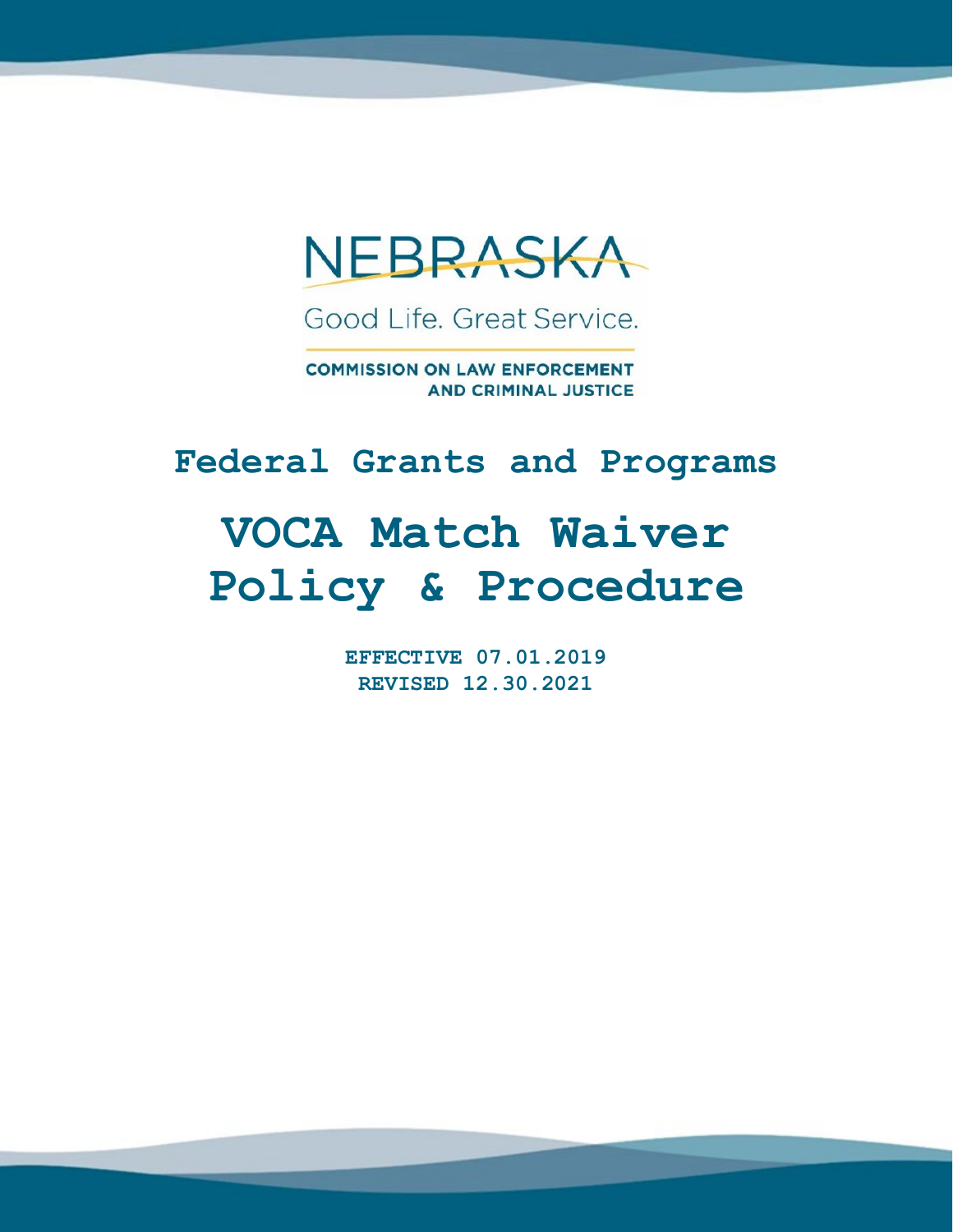## **Introduction:**

Effective July 01, 2019, The Office of Victims of Crime (OVC) will no longer require OVC prior approval of VOCA subrecipient full or partial match waivers. VOCA match waivers will be approved by the State Administering Agency, the Nebraska Crime Commission (NCC).

Below are the policy and procedures of the Nebraska Crime Commission to be used as a guide for approving VOCA match waivers. If this policy changes, NCC will submit to OVC the revised policy within 30-calendar days of the changes to this policy and will obtain OVC approval prior to making a waiver determination pursuant to the revised policy.

VOCA recipients are required to provide a 20% match share of the overall requested budget (28 CFR 94.118) unless a Waiver of Match has been approved. Match requirements may be waived for programs that can provide documentation of need as outlined in 28 CFR 94.118(b)(3) of the VOCA Victim Assistance Final Program Guidelines.

**March 2020 Update**: OVC has revised the Match Waiver Approval process to allow further flexibility at the SAA level. If unique circumstances apply warranting waiver determinations to be made under a new or revised policy prior to OVC approval of that policy, NCC will consult with the Federal Grant Manager. Should this option be utilized, the revised policy will be submitted via GAN no later than the last day of the Federal fiscal year, or upon request by the Federal Grant Manager.

**September 2021 Update:** OVC issued a revised Match Waiver Approval Process due to the passage of the VOCA Fix to Sustain the Crime Victims Fund Act of 2021 (VOCA Fix) (Public Law No: 117- 27), which amended the Victims of Crime Act (VOCA) of 1984 (codified at 34 U.S.C. § 20101 et seq.). The VOCA Fix, sec. 3, codified at 34 U.S.C. § 20103(a)(7) and (8), allows State Administering Agencies (SAAs) to waive the VOCA Assistance Program matching requirement, which, for the VOCA Assistance Program, is currently set out in 28 C.F.R. § 94.118. It requires SAAs to establish and make public match waiver policies that describe how to request waiver, the eligibility criteria for waiver, and the decision/notification process; and report waiver approvals to OVC. It also requires that SAAs issue waivers for subrecipients during a pandemic national emergency, and for one year after it ends, including the national pandemic period beginning on March 1, 2020, which is ongoing. This updated OVC Match Waiver Approval Process is effective immediately and supersedes prior OVC Match Waiver Process guidance issued in March 2020. An SAA may waive match (either in total or part) without prior OVC approval, provided that the SAA complies with the VOCA Fix requirements and the OVC processes stipulated.

# **NCC Match Waiver Policy Overview:**

This match waiver policy must be posted publicly on the NCC website. The policy describes the process for two standard types of match waivers – those requested by subrecipients and those initiated by NCC. Steps for requesting a match waiver, the eligibility criteria for waiver, the decision/notification process, and the process for reporting waiver approvals to OVC are also covered.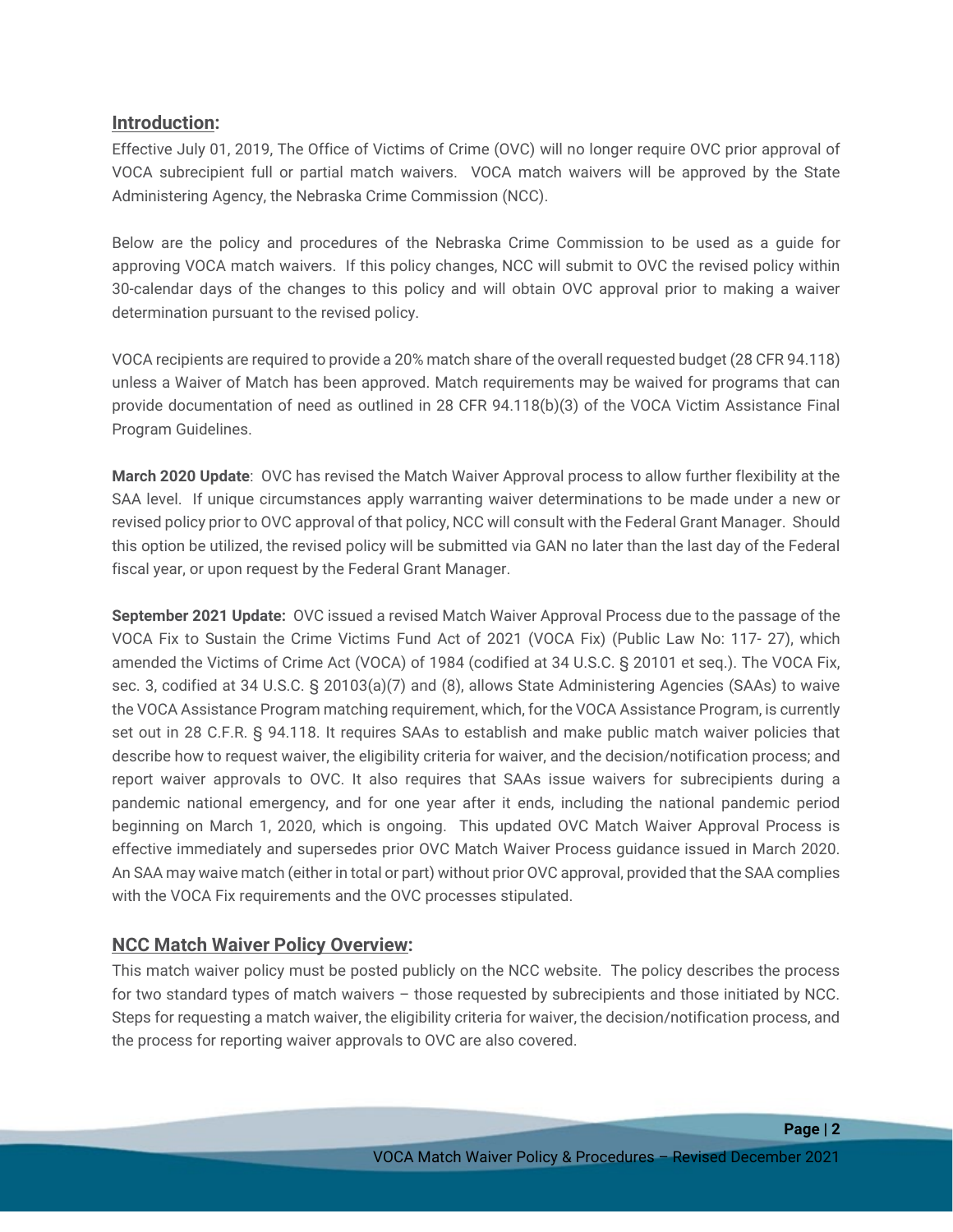VOCA subrecipients are generally encouraged to meet match requirements. Previously funded projects are expected to provide the same level of match as provided in the previous project period.

Subrecipients are not penalized for inquiring about, seeking, and/or receiving reasonable and justified match waivers. Match Waivers may be provided at the beginning or middle of the subgrant project period. Match Waivers requested 30 days or less prior to the subgrant end date will require special approval from OVC.

When determining the need for a waiver, NCC will typically consider factors such as:

- Practical and/or logistical obstacles to providing match
- Local resource constraints
- Annual budget changes
- Past ability to provide match

Match requirements are automatically waived for subrecipients that are federally recognized American Indian or Alaska Native tribes, or projects that operate on tribal lands.

## **Subrecipient Waiver of Match Request:**

- If requesting a full or partial waiver of VOCA match, the program's Project Point of Contact must submit a Waiver of Match Request letter for NCC approval determination:
	- o With the grant application; or
	- $\circ$  After the project start date up to 31 calendar days before the subaward project end date.
- If requesting a full or partial waiver of VOCA match after 30 calendar days before the subaward project end date, the Project Point of Contact must submit a Waiver of Match Request letter to NCC for submission to OVC for approval determination.
- The Director of Federal Grants & Programs will consult with their OVC program manager with regard to any match waiver requests involving unique circumstances.

#### **Waiver of Match Request Letter must include the following information:**

- 1) Type-written on the program's agency letterhead, addressed, and sent to the assigned NCC Grant Manager;
- 2) Explain why the waiver is necessary/clarify the need for increased funding;
- 3) Clearly indicate/describe the hardship and/or type of circumstances that will hinder the program's ability to provide the required level of match;
- 4) Outline the issues related to the project's lack of resources (i.e. volunteers, other funding, in-kind donations);
- 5) Address what methods the organization has used to consider all possible options for meeting the match requirements;
- 6) Address if a match waiver is approved, does the organization anticipate this is a one-time request or are there circumstances that will require a waiver request next year;
- 7) Explain how would the denial of a match waiver impact the VOCA project;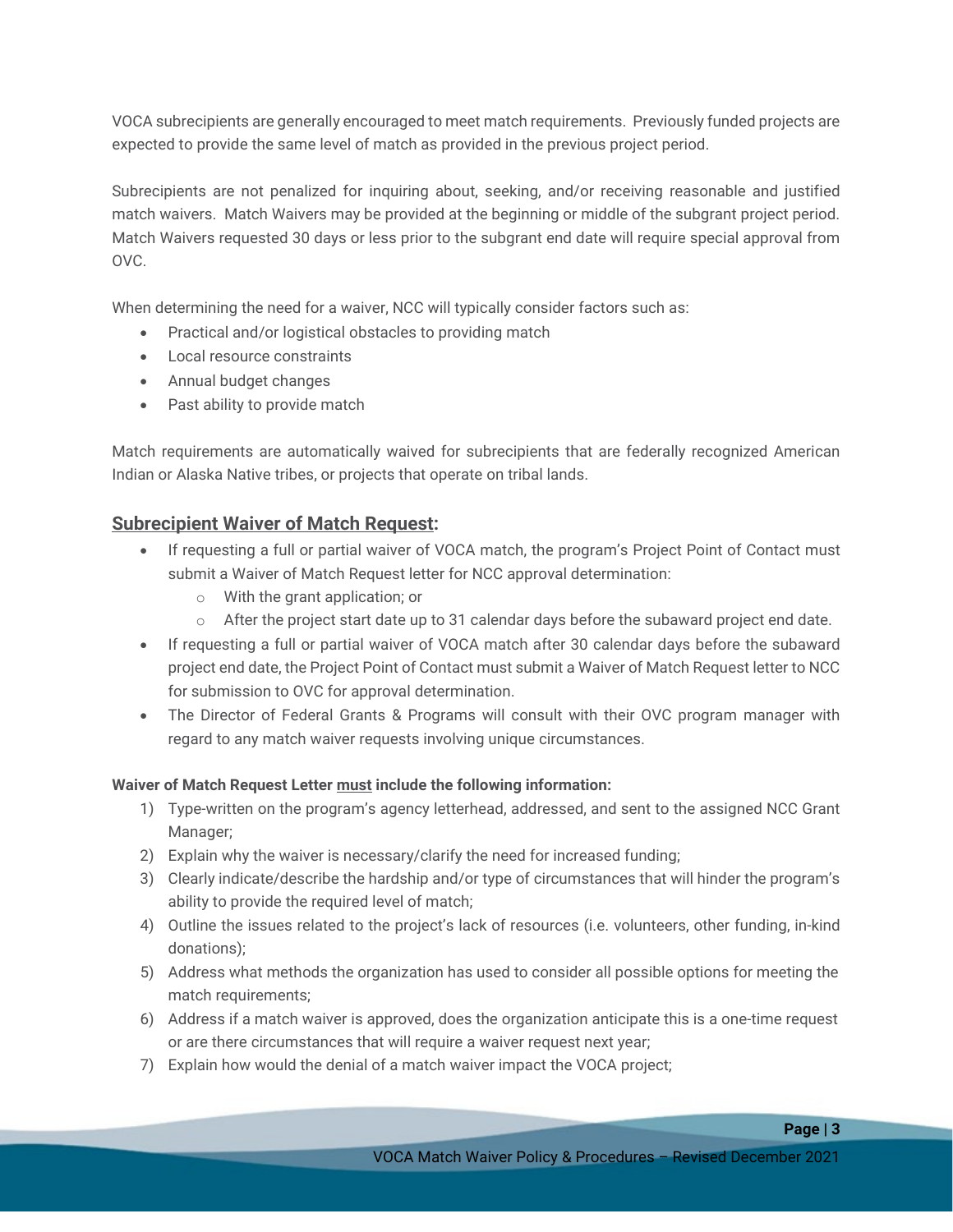- 8) Advise whether or not the program would have to decline all or part of the grant award if a match waiver is not granted; AND
- 9) Outline what steps the organization plans to take in order to be able to meet the match requirement in the future;
- 10) Signature of the Project Point of Contact and the Authorized Official.

#### **Final Determination Review of Waiver of Match Request:**

- 1) Once received, the Waiver of Match Request letter will be reviewed by the Grant Manager for inclusion of the above letter criteria and forwarded with approval or denial recommendations to the Federal Grants and Programs Director within 10 business days from receiving the waiver request.
- 2) When determining recommendations the Grant Manager should consider:
	- $\circ$  How is the grant currently being matched? Consider past ability to provide match. (NOTE – OVC generally expects subrecipients to provide at least the same dollar amount of match it provided during the grant year immediately preceding the year of the waiver request unless a change in circumstances justifies a lower amount)
	- $\circ$  What circumstances exist that impede the organization's ability to partially or fully match the VOCA grant funds requested? (i.e. local resource restraints of a rural community with limited local funding availability or volunteer capacity)
	- $\circ$  Consider what practical and/or logical obstacles to providing match may exist (i.e. natural disasters, mass violence incidents, or when public agencies may have limitations on soliciting contributing funds since they do not engage in private fundraising).
	- $\circ$  Has there been an increase to the VOCA funding where local funding availability has not increased to the same degree?
	- $\circ$  Has the organization considered all possible options for meeting the match with in-kind and cash sources that are not being used as match on another federal grant? If so, what methods has the organization used to consider all possible options for meeting the match requirements?
	- o What steps does the organization plan to take in order to be able to meet the match requirement in the future?
	- $\circ$  If a match waiver is approved, does the organization anticipate this is a one-time request or are there circumstances that will require a waiver request next year?
	- o How would the denial of a match waiver impact the VOCA project?
	- $\circ$  Would the program have to decline all or part of the grant award if a match waiver is not granted?
- 3) Utilizing the VOCA Match Waiver Final Determination Form, the Grant Manager will draft recommendations that outline:
	- $\circ$  Program information including a brief description of the project/services provided by the applicant;
	- o Justification for Approval or Denial of the waiver; and
	- $\circ$  The scope of the waiver including the waiver dollar and percentage amount.
	- $\circ$  NOTE though a dollar amount is calculated, the Grant Manager's actual Recommended Match Waiver is a percentage of the applicant's total project

**Page | 4**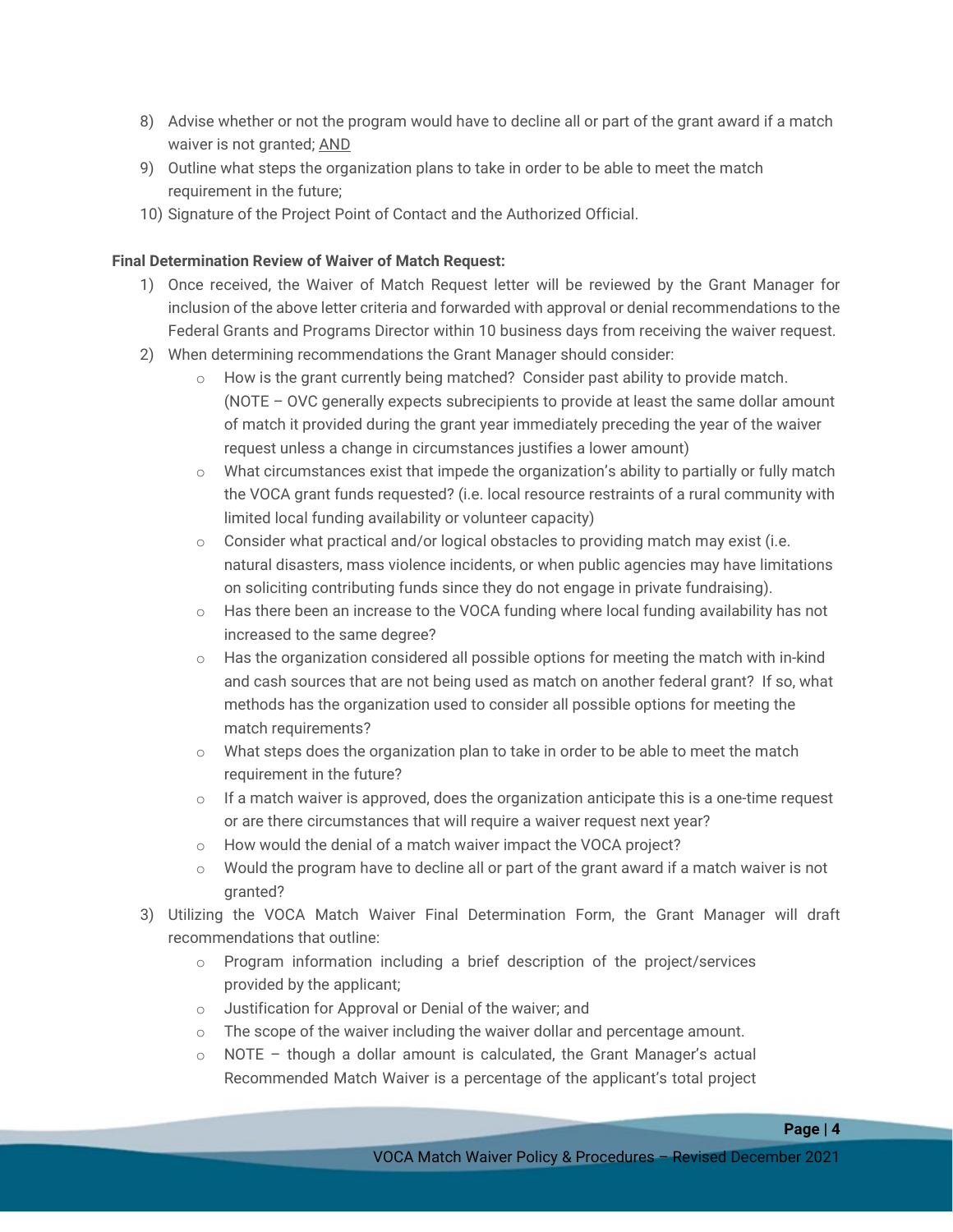cost. Upon award, the Approved Match Waiver is a fixed percentage that will be applied should the project budget change.

- 4) The Federal Grants and Programs Director will consider the applicant's Waiver of Match Request letter and the Grant Manager's recommendations to make an official final determination by signing the VOCA Match Waiver Final Determination Form.
- 5) The Federal Grants and Programs Director will advise the Grant Manager of the final determination of denial or approval.
- 6) No later than 10 business days after final determination, the Grant Manager will upload the signed form into the electronic grant management system, and send an email notification to the program's Project Point of Contact & Authorized Official to review the VOCA Match Waiver Final Determination Form.
- 7) Match Waiver Determination Letter will outline:
	- o A brief description of the project/services provided by the applicant;
	- $\circ$  Justification for Approval or Denial of the waiver state affirmatively that NCC approves or denies the waiver request and why; and
	- $\circ$  The scope of the waiver including the waiver dollar and percentage amount.
	- $\circ$  NOTE though a dollar amount is calculated, the Grant Manager's actual Approved Match Waiver is a percentage of the applicant's total project cost. Upon award, the Approved Match Waiver is a fixed percentage that will be applied should the project budget change.
- 8) Match Waiver Requests submitted 31-calendar days prior to the sub-project end date or after will be submitted to OVC for prior approval by following the same procedure as above. However, approval or denial will not be communicated to the requesting program until OVC has made a determination.
- 9) The Federal Grants and Programs Director or designee will update the SAR in the Performance Measurement Tool (PMT) System to reflect the approved Match Waiver and make any necessary adjustments within 30 days.
- 10) The Federal Grants and Programs Director or designee will submit to OVC a match waiver spreadsheet (using the revised OVC template) listing all subrecipient match waivers approved in a federal fiscal year for each relevant federal award by no later than 120 days after fiscal year end. This will be submitted to OVC via a Grant Award Modification (GAM) uploaded to JustGrants or in another method as requested by OVC.

# **NCC-Initiated Waiver of Match:**

The Nebraska Crime Commission can initiate Match Waivers either on an individual project, multi-project, or on a blanket basis for VOCA subrecipients when there is a direct impact on services provided to victims of crime. NCC-initiated Match Waivers are only to be used when unique circumstances such as the following exist.

- Natural Disasters
- Pandemics or other geographic health crisis
- Mass violence/victimization events
- Other events as determined by Federal Grants & Program Director

**Page | 5**